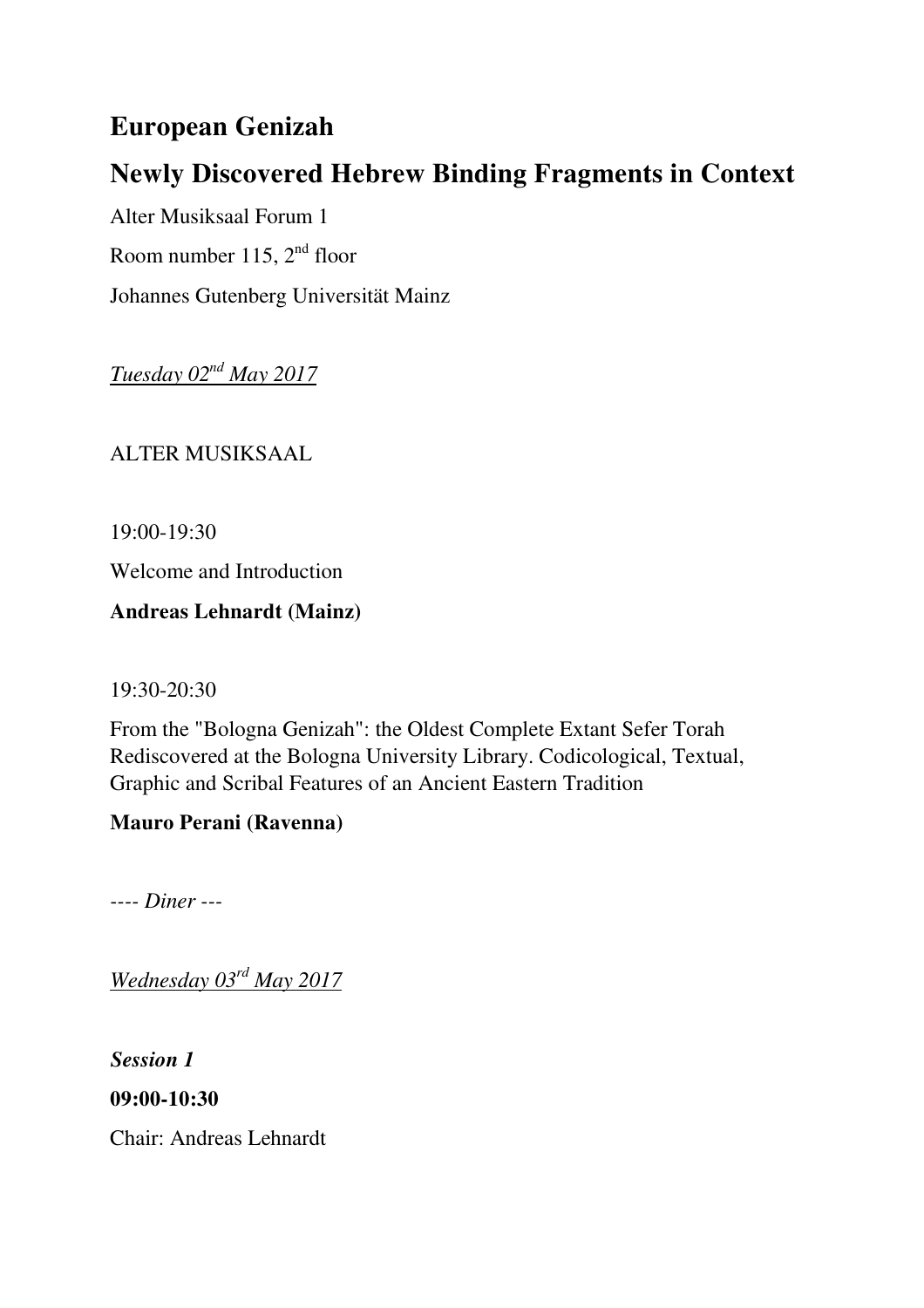09:00-09:45

Newly Discovered Halakhic Fragments in the European Genizah

### **Simcha Emanuel (Jerusalem)**

09:45-10:30

New Discoveries in Poland: A contribution of Binding Fragments to Hebrew Palaeography

### **Judith Olszowy-Schlanger (Paris)**

*---- Coffee ---* 

*Session 2* 

**11:00-12:45**  Chair: Ursula Schattner-Rieser

11:00-11:30

Hebrew Fragments from Colmar and Strasbourg

**Judith Kogel (Paris)** 

11:40-12:15 Hebrew Fragments from the Archives and Libraries of Rome **Emma Abate (Rome)** 

12:15-12:45

Revelation in Girona: Lost Literature from the "Jerusalem of the West"

**Leor Jacobi (Jerusalem)**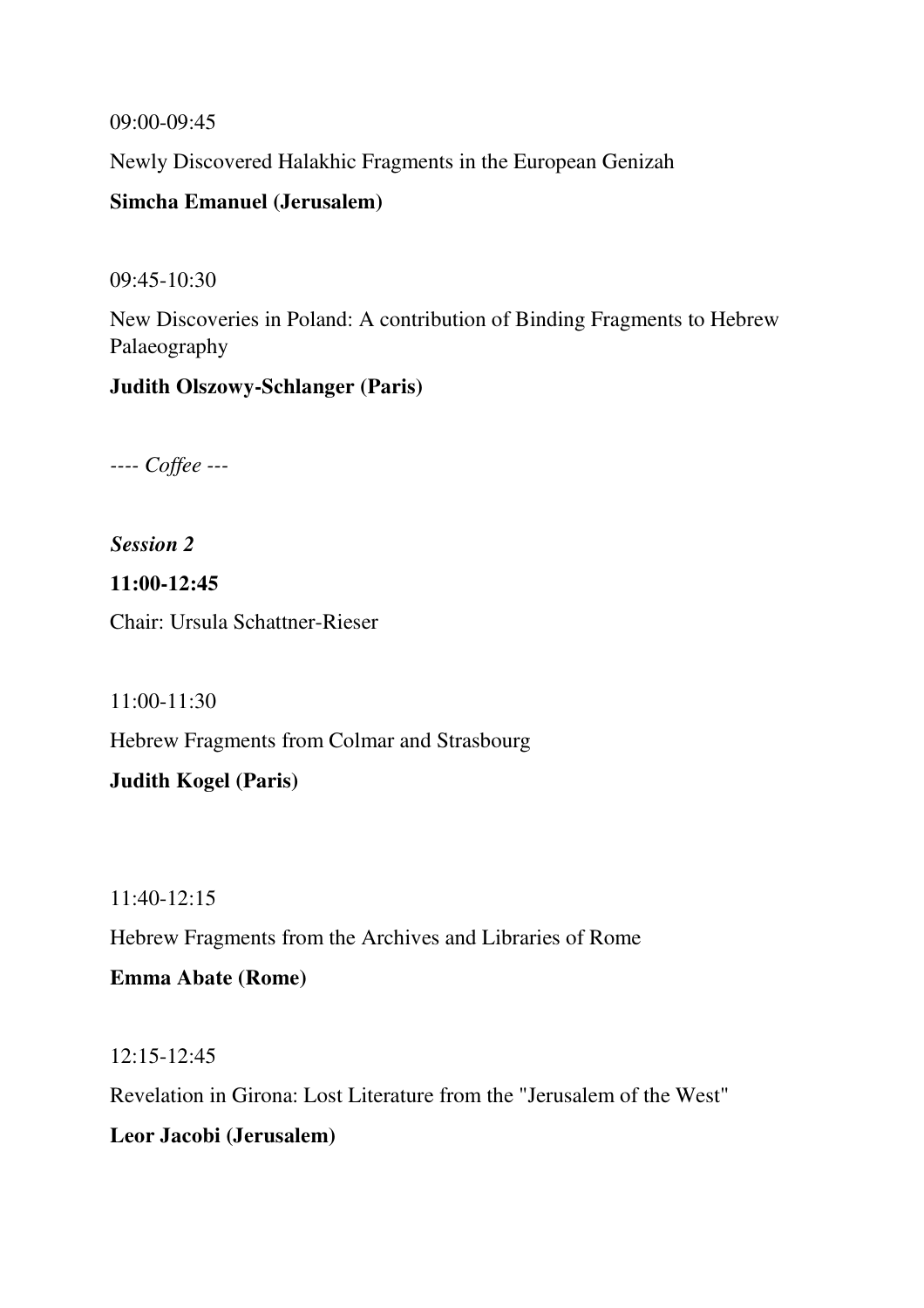*---- Lunch ----* 

*Session 3* 

#### **14:00-15:15**

Chair: Judith Olzsowy-Schlanger

14:00-14:35

Moneylending ledgers in Ashkenaz as Reflected in Genizat Europa

#### **Abraham David (Jerusalem)**

14:45-15:15

A Moneylender Ledger in a 14<sup>th</sup> Century Book from the Monastery Library of Weingarten

## **Andreas Lehnardt (Mainz)**

*---- Coffee ---* 

*Session 4* 

**15:45-17:00** 

Chair: Andreas Lehnardt

15:45-16:15

Hebrew Bookbinding Fragments from North- and South-Tyrol: An Overview of the Current State of Research

#### **Ursula Schattner-Rieser (Innsbruck/Mainz)**

16:15-16:50